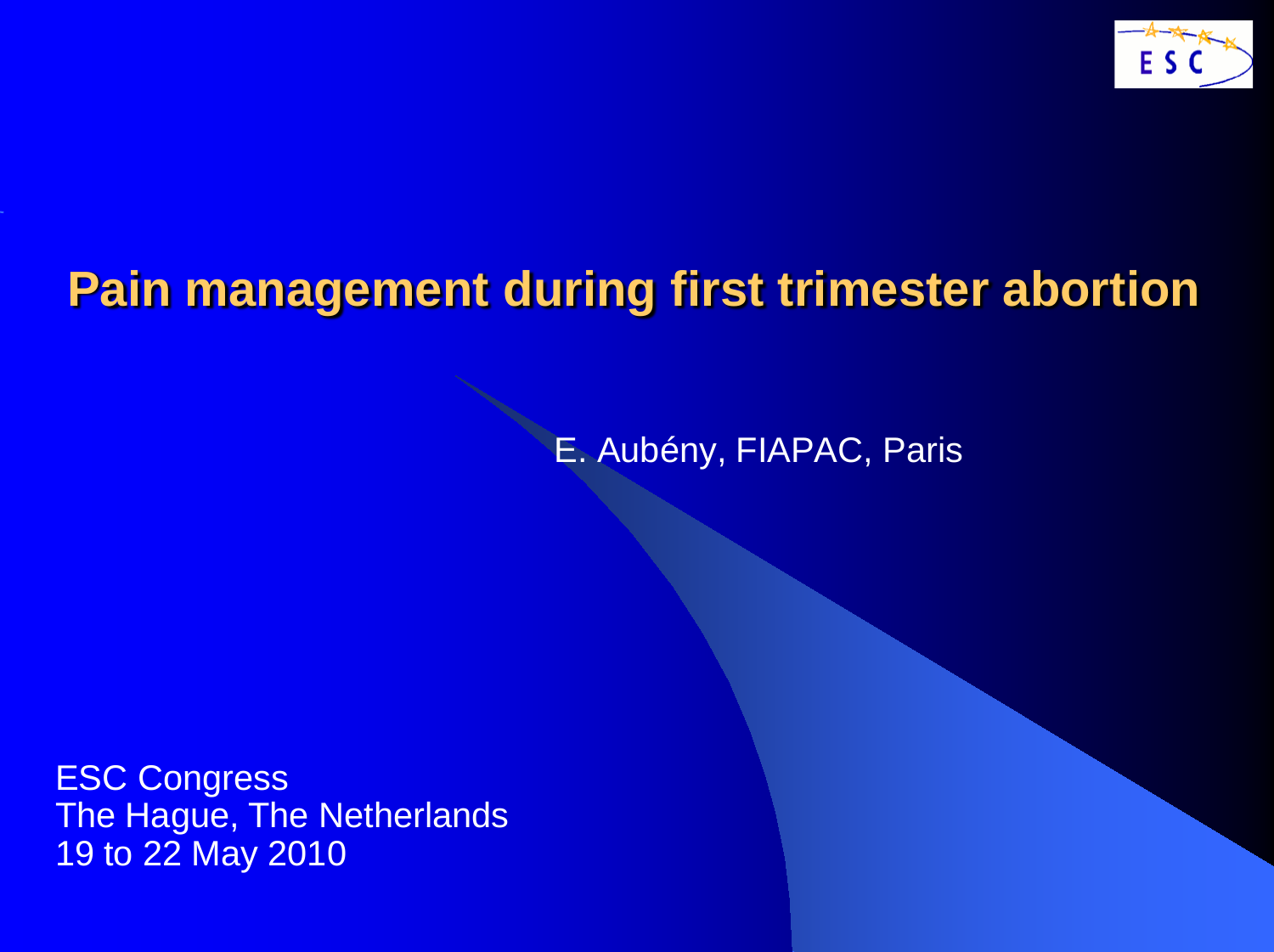### **In most developed countries, laws were passed during the 1970s**

- Legalizing abortion
- Limiting the practice to medical professionals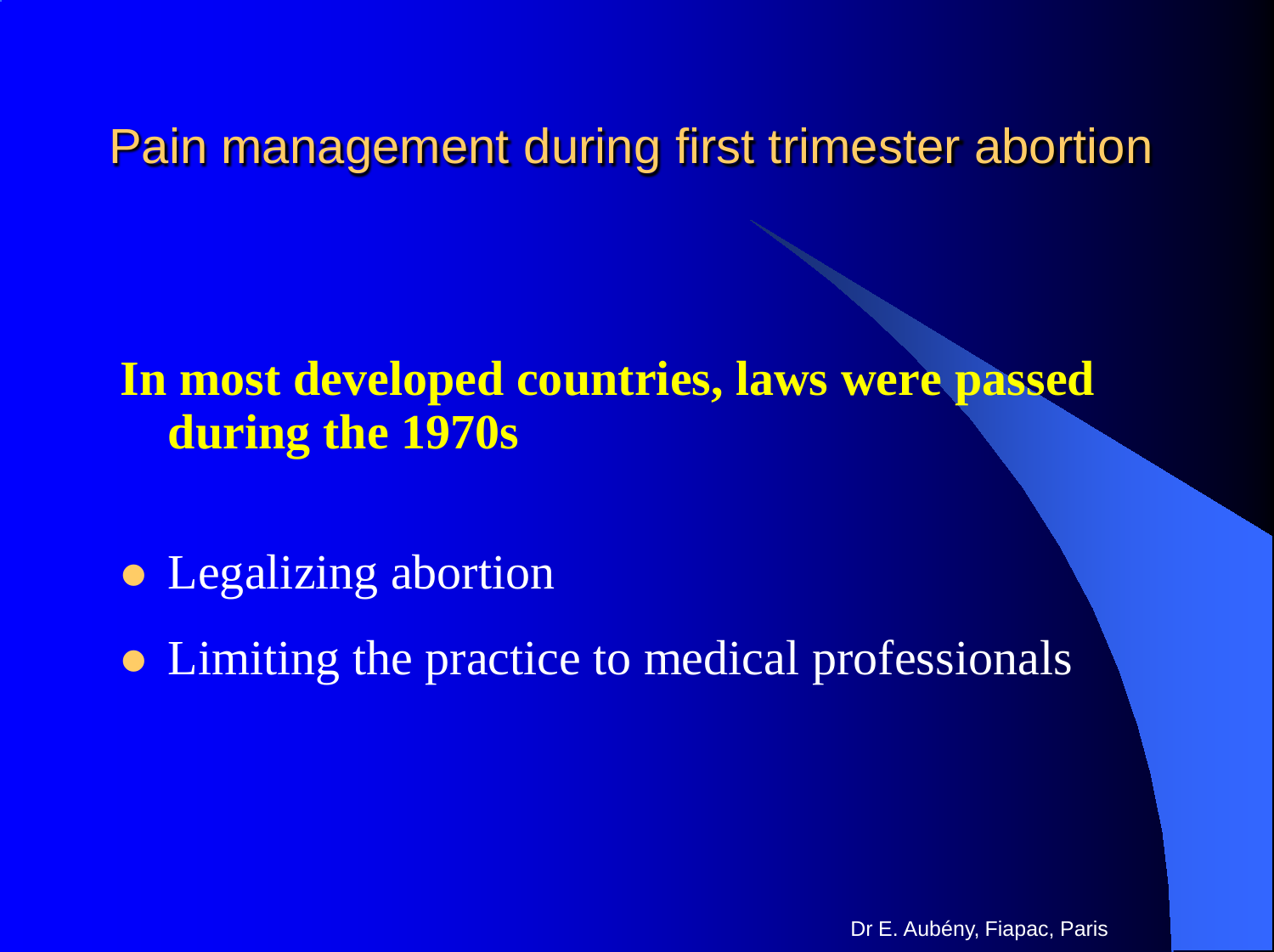• At this time, doctors were still traumatized from seeing complications of unsafe clandestine abortion. Their main concern was to make abortion safe and effective

#### They succeeded

• Today complications from abortions, both surgical and medical, are rare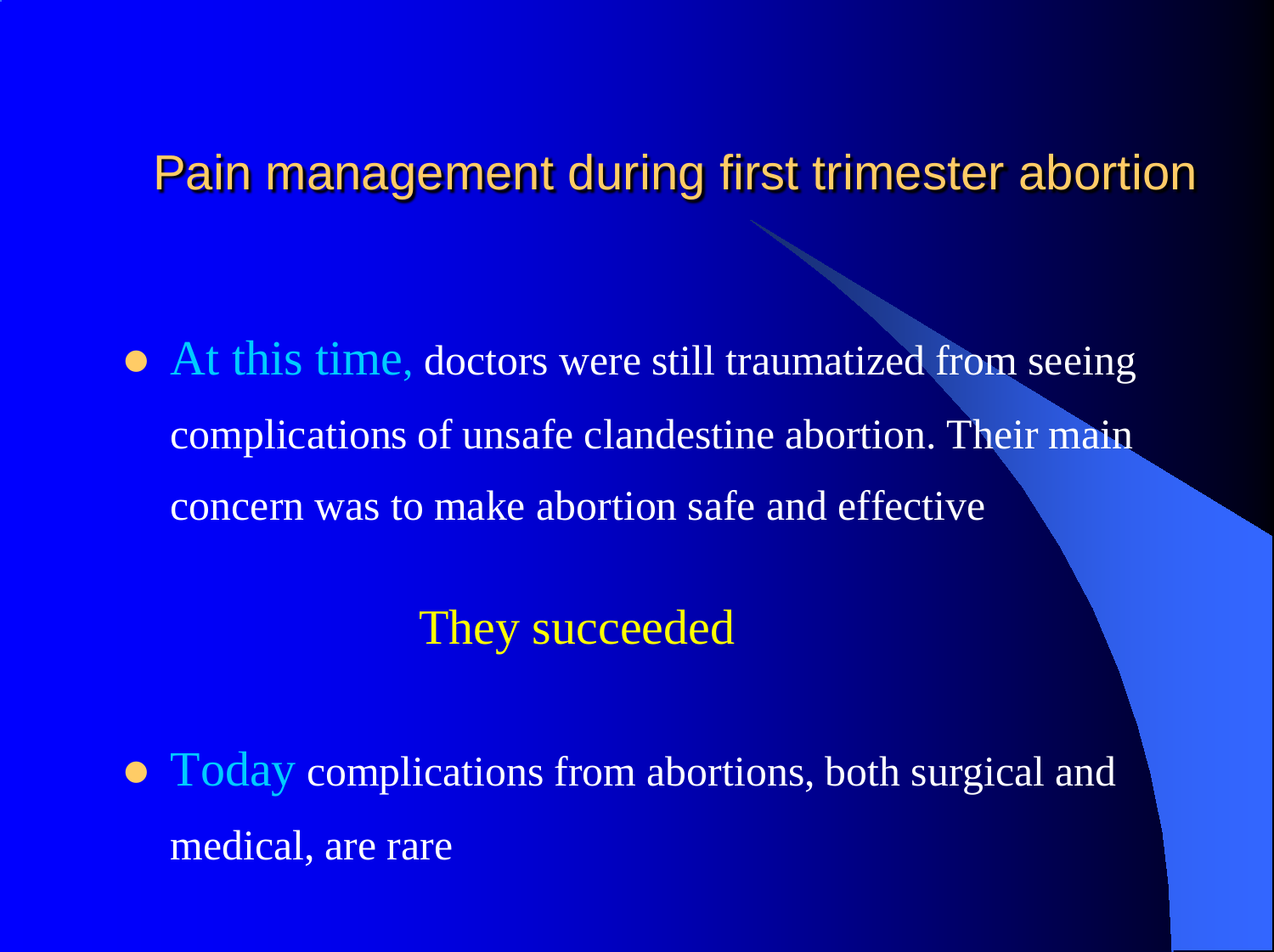But surgical and medical abortions cause physical pain

- In the first years of legal abortion, this was not taken into account by:
	- doctors worried about efficacy
	- women relieved to simply have access to legal and safe abortion

• In 2010, 40 years later, has abortion become painless?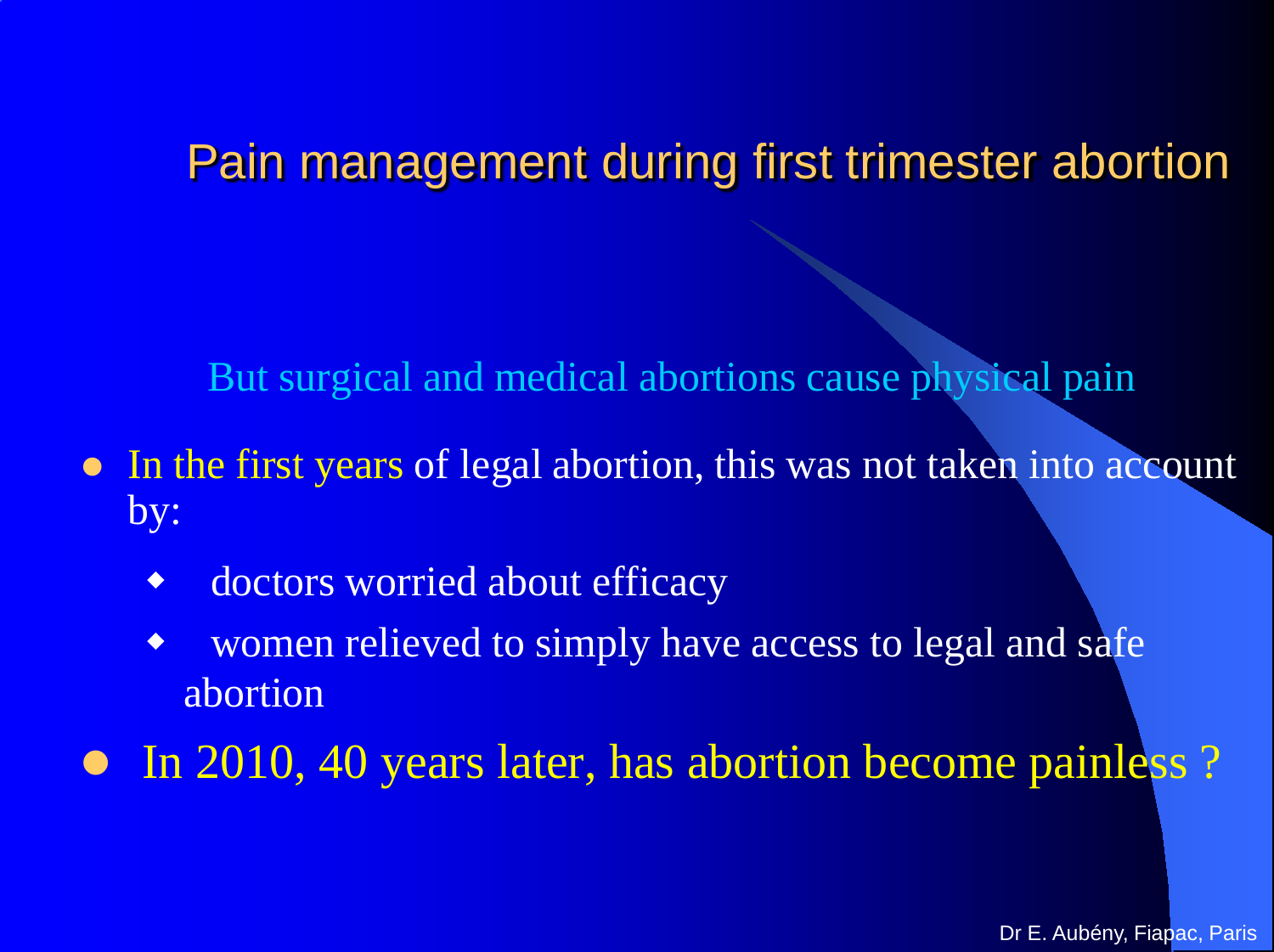### **It can be difficult**

• To assess pain:

psychological parameters can influence it (anxiety, guilt, the attentiveness of medical personnell, etc.)

• To measure pain:

generally an analogy scale is used

but when should it be assessed: one or two hours after abortion ? At the follow-up visit ?

**But physical pain is a reality to consider while performing abortions**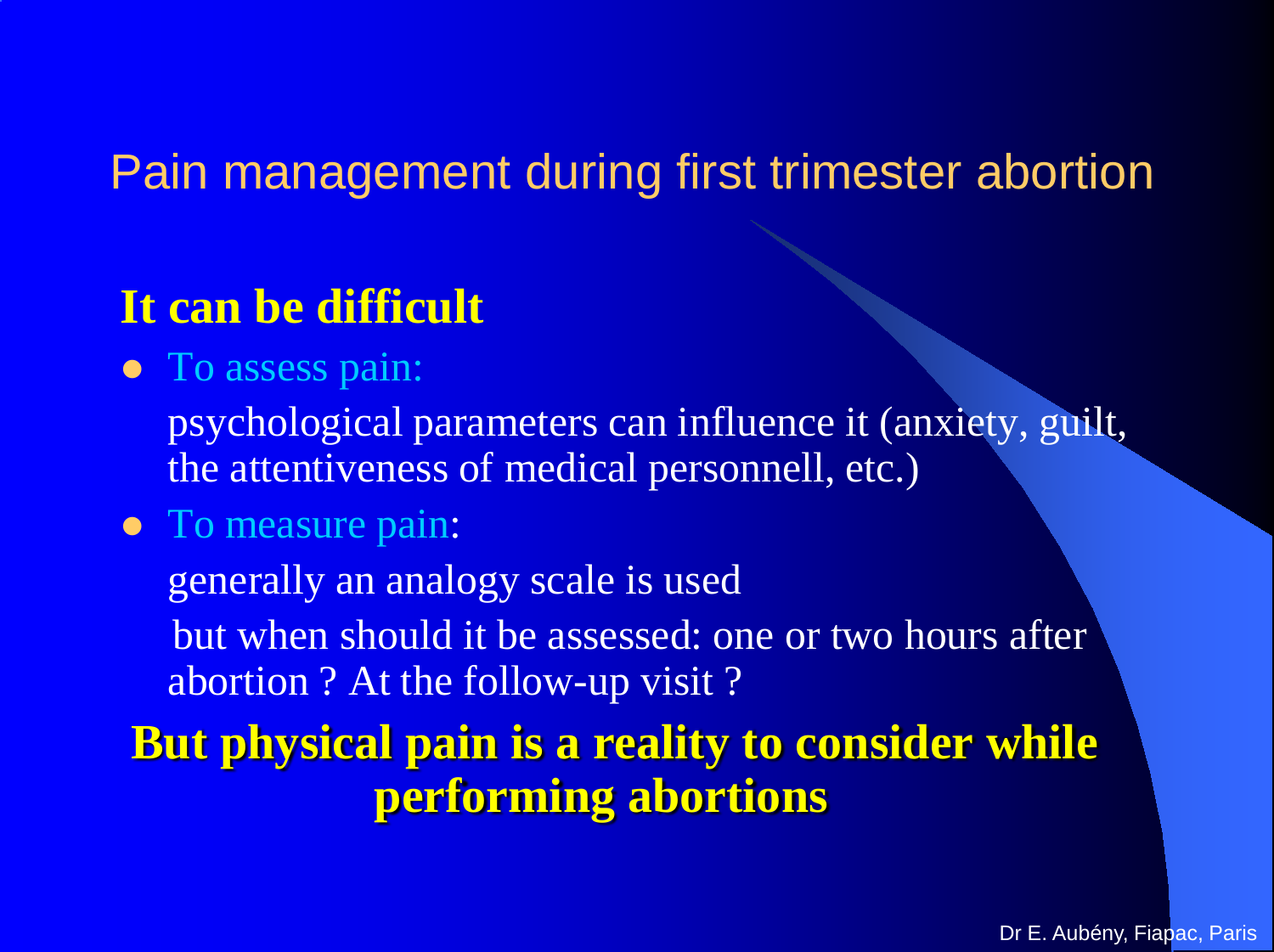#### **Pain management of surgical abortion in the first trimester**

#### **3 techniques are used**

- 1. general anesthesia
- 2. local anesthesia
- 3. local anesthesia + analgesic drugs **are they satisfactory ?**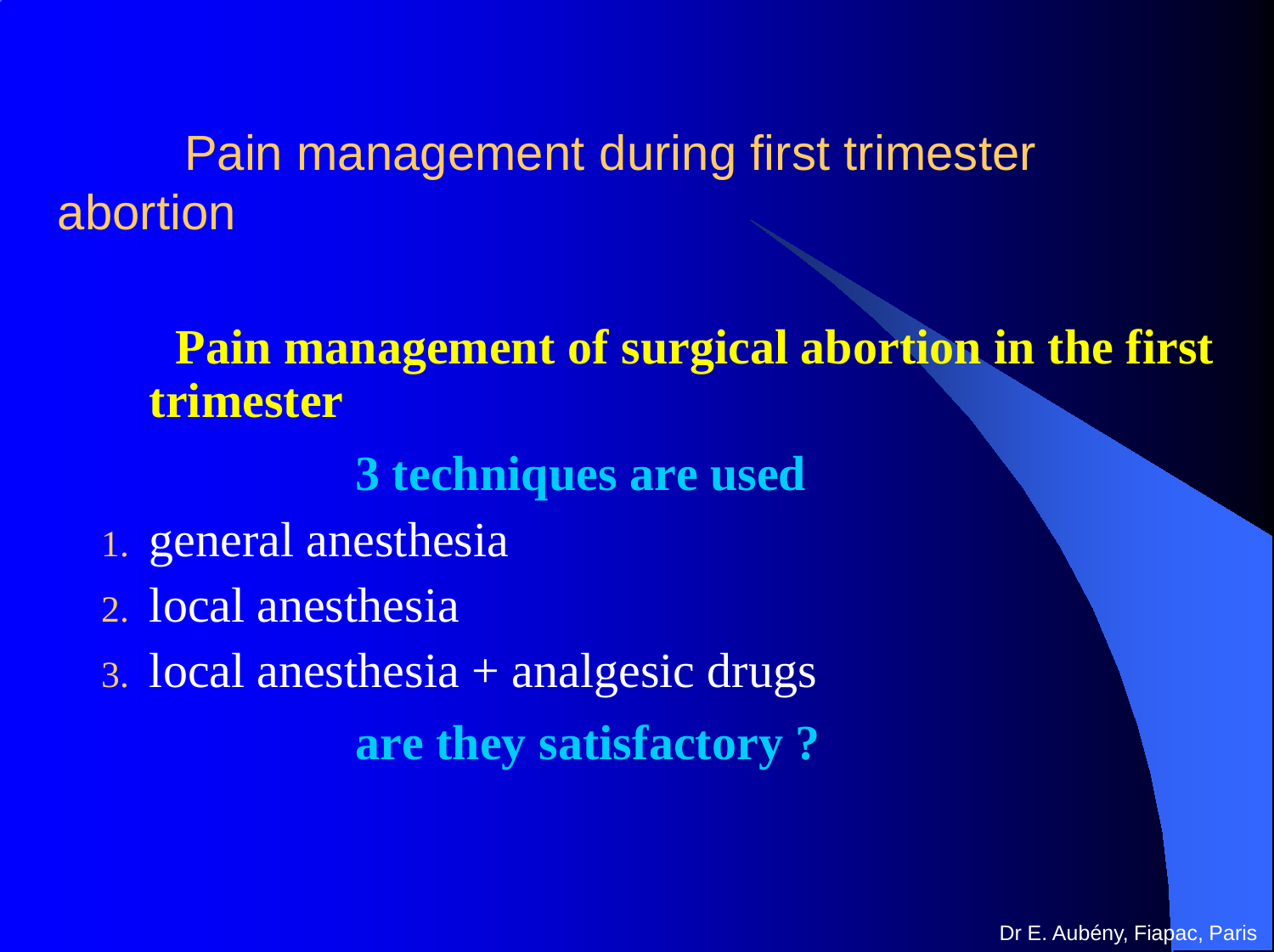# 1) General anesthesia Defined as a complete unconsciousness under the effect of medications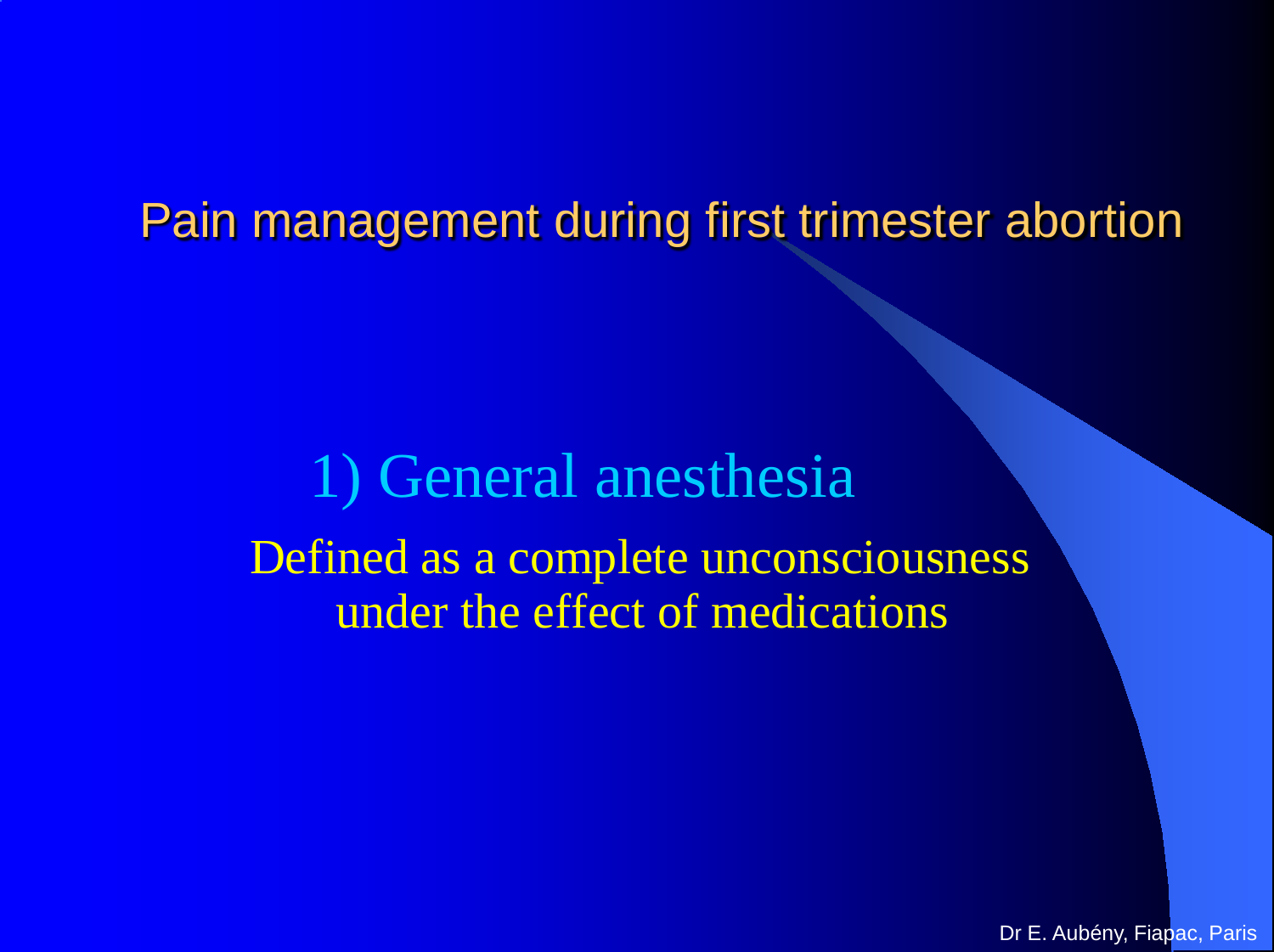General anesthesia has progressed greatly in recent years:

- the drugs are more effective and less toxic
- **their elimination is more rapid**
- patients can leave, accompanied, within 6 hours
- in France, like in many developed countries, general anesthesia is safe \*: 0.4 fatalities per 100 000 cases (safer than driving a car)

\* Lienhard A. Inserm. Anesthesiologie 2006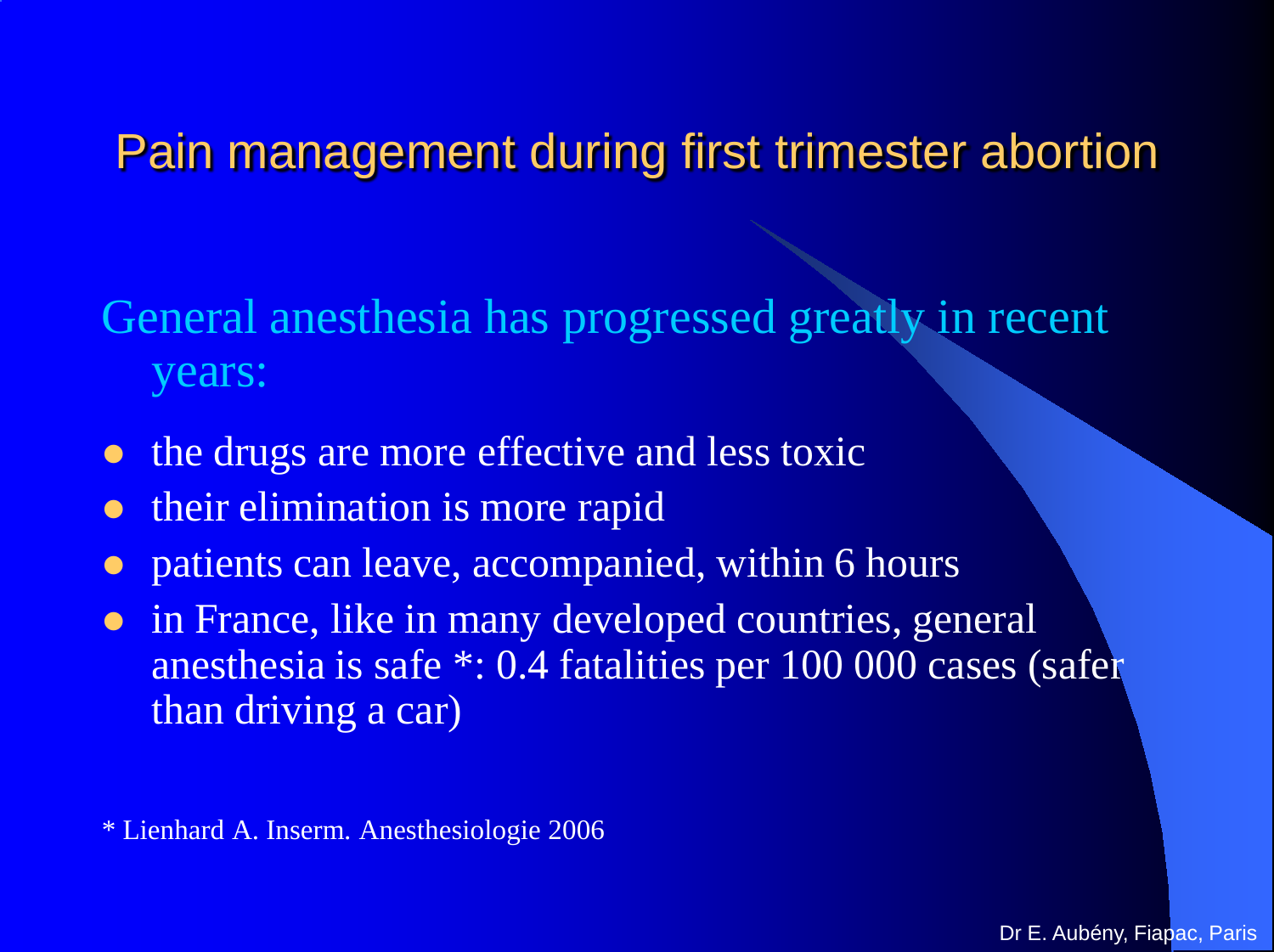Advantages of general anesthesia

It allows the patient, during the procedure

- not to experience pain
- not to be aware that the procedure is going on

And, therefore, allows doctors to be more efficient and to perform more abortions in the same time period (USA: 15 in a morning)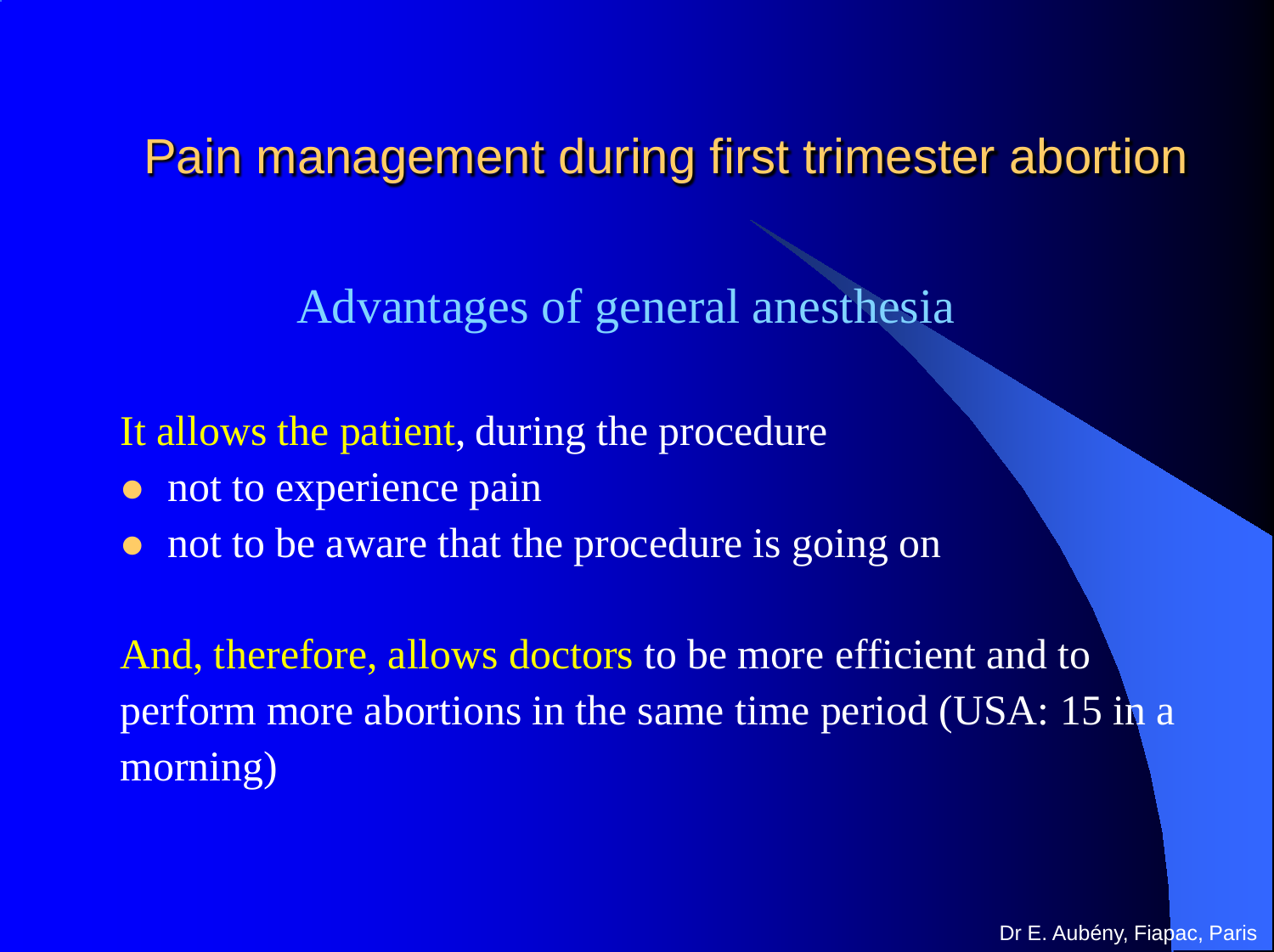Disadvantages of general anesthesia

For women:

- Some are afraid of general anesthesia (fear of not waking up)
- Fear of losing control of their own bodies
- They don't like staying in hospital for 4 to 6 hours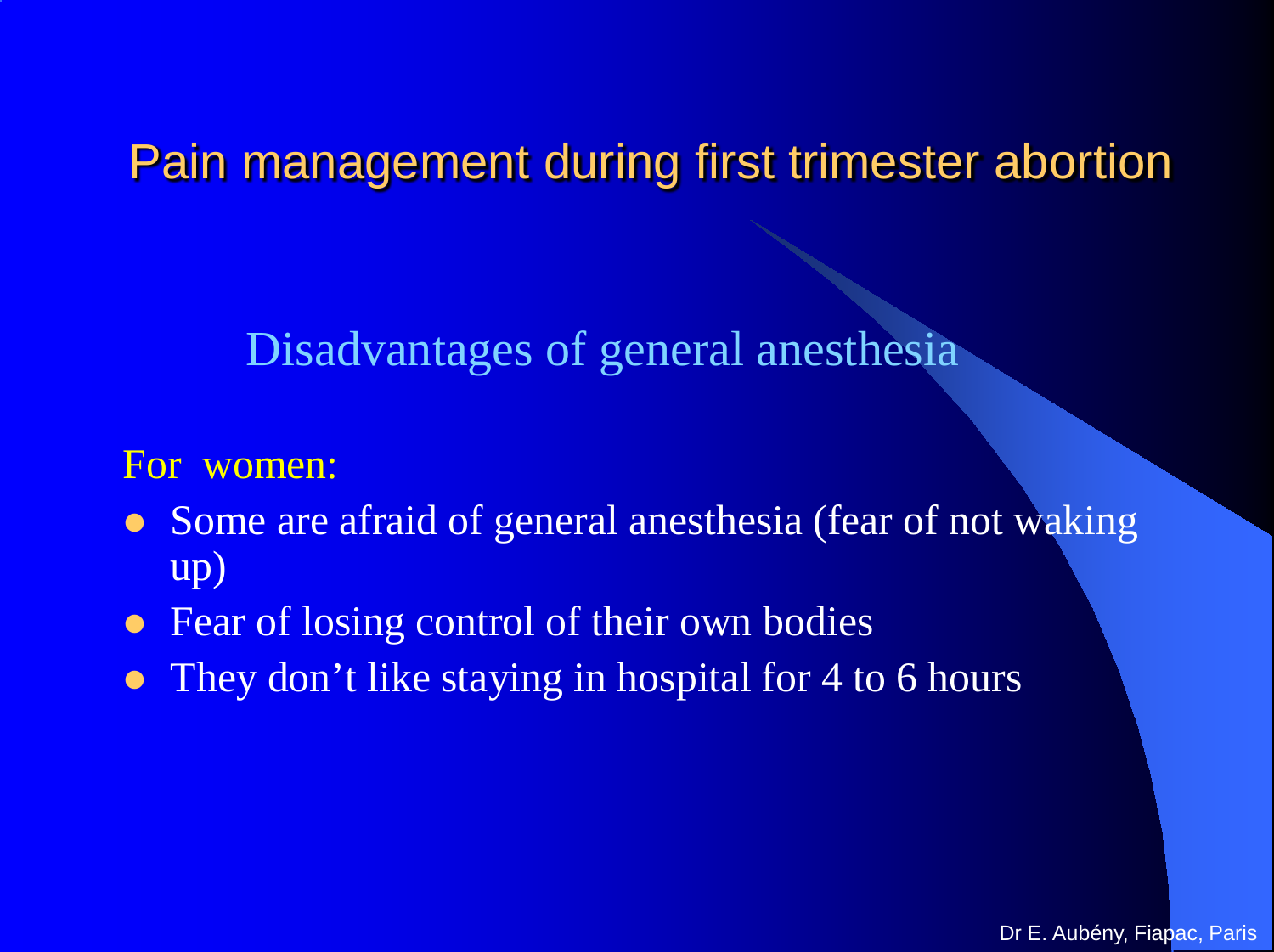Disadvantages of general anesthesia For health services it requires : pre-anesthesia consultation, need for operating and recovery room, presence of anesthesiologist So this procedure is expensive

Nonetheless it is the only method that allows a pain-free procedure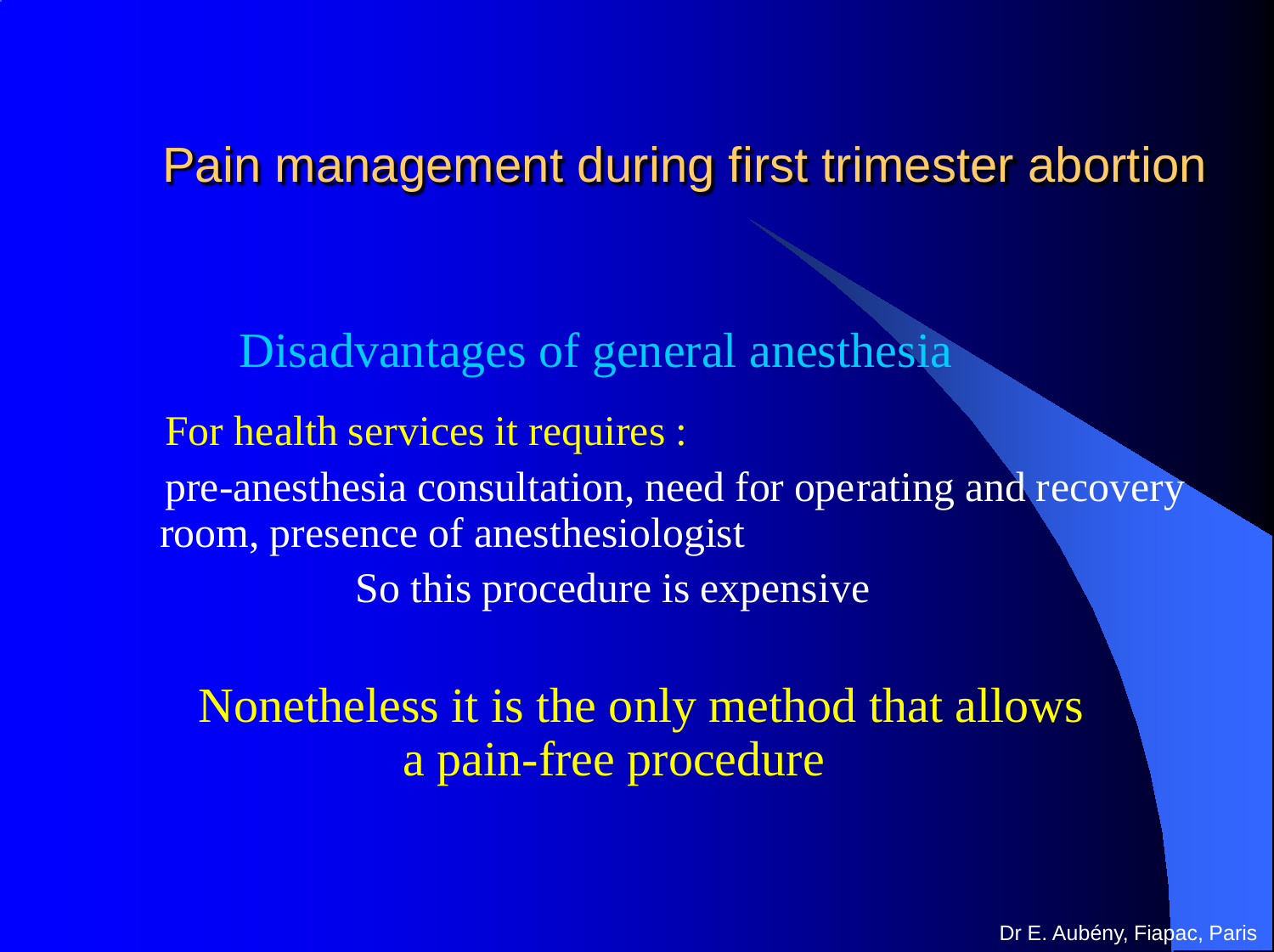#### 2) Local anesthesia

#### In reality, it is only the anesthesia of the cervix

Its aim is to eliminate the pain from its dilatation, but not the pain of uterine contractions during uterine evacuation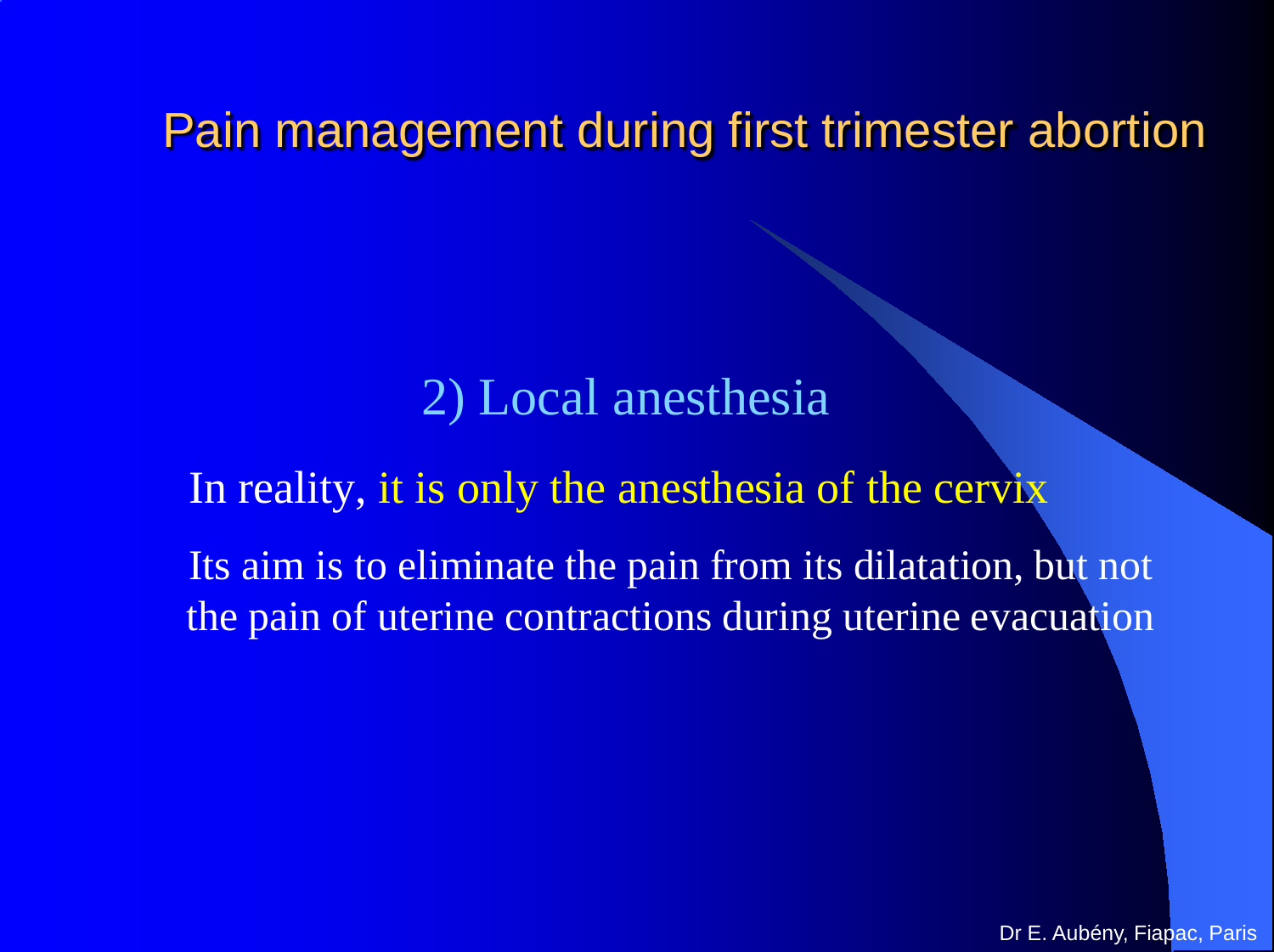Local anesthesia: various techniques

#### Various

- anesthetics: lidocaine (Xylocaine ®) only, lidocaine with adrenaline , ropivacaine, mepivacaine\*
- amount of product: 10, 15, 20 cc
- site of injection: intracervical, paracervical There is no consensus for the best technique

\*Agostini A. Contraception 2008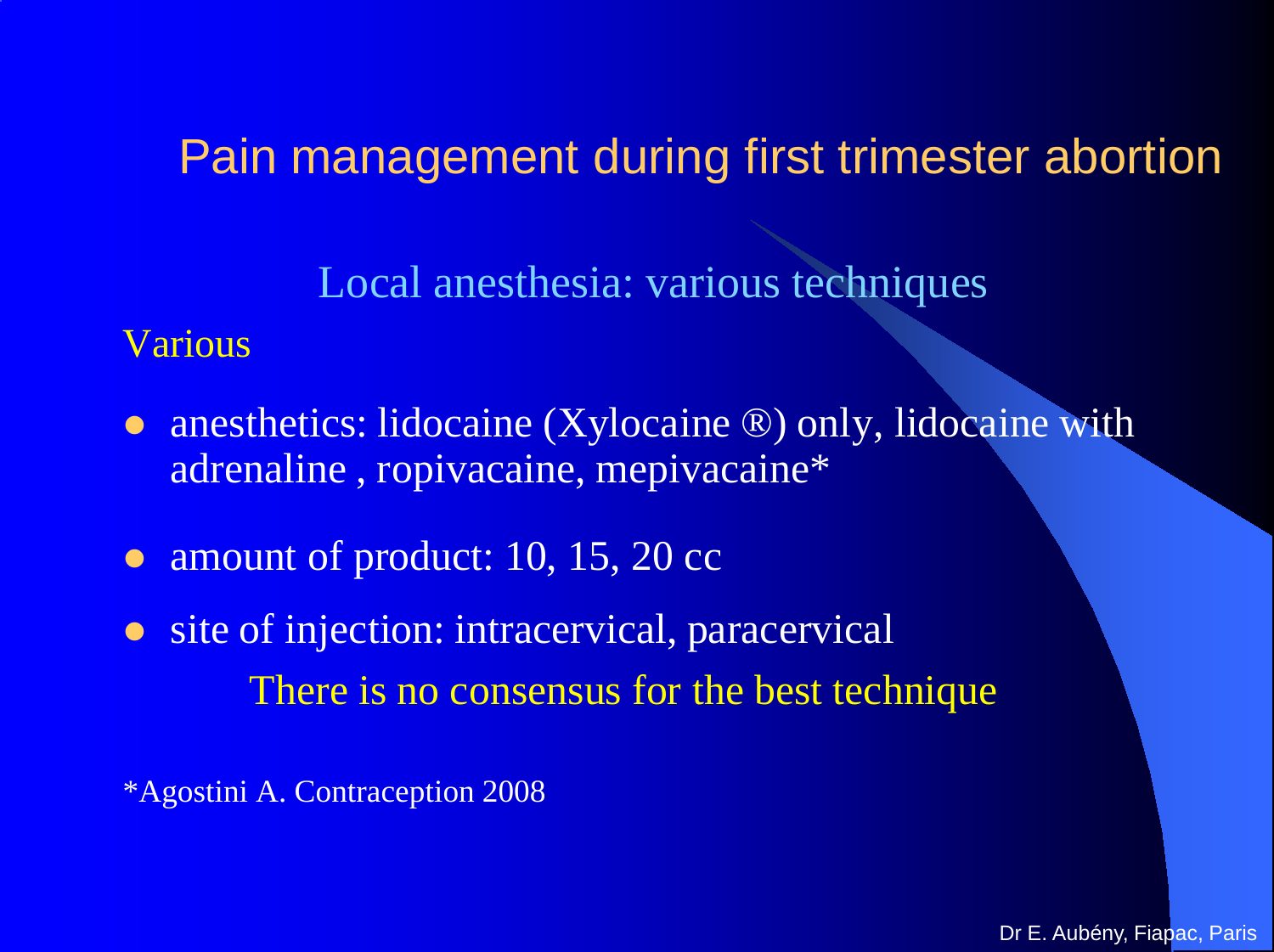Local anesthesia: disadvantages

The efficacy of this technique in terms of pain relief is in question

- Someones think it makes dilatation less painful and although there has been some improvement from medical dilatation of the cervix : misoprostol 400μg, 3h before abortion or mifepristone 200mg 36 to 48h before
- For the Cochrane experts<sup>\*</sup>: no prouves of its efficacy on 1855 patients

\*Cochrane Database Syst Rev, Jan 2009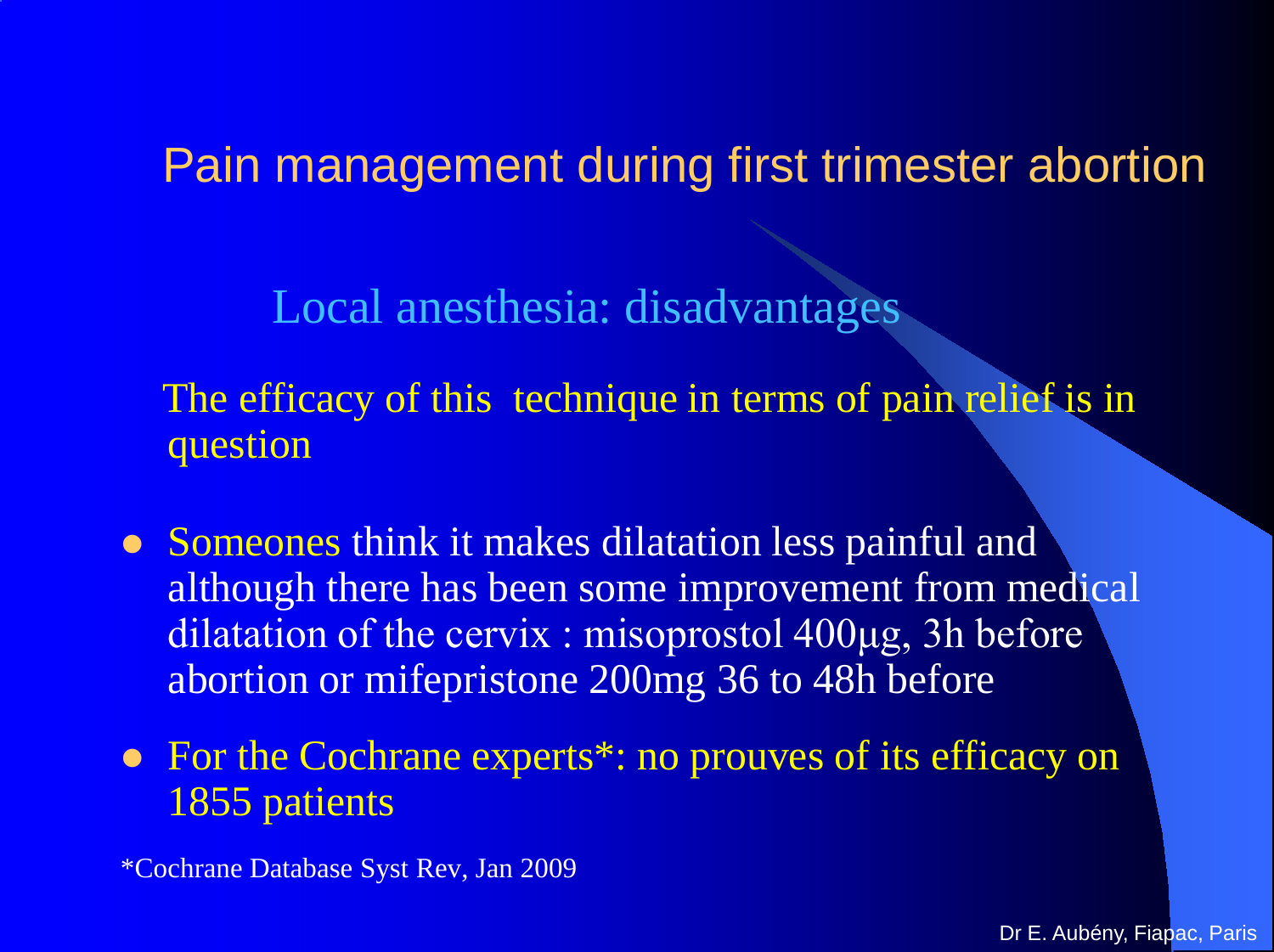Local anesthesia: advantages

- **drugs are inexpensive**
- easy to perform: no need for anesthesiologists, operating or recovery rooms
- allows extremely rapid discharge

**But abortion is not totally painless It is important to inform patients**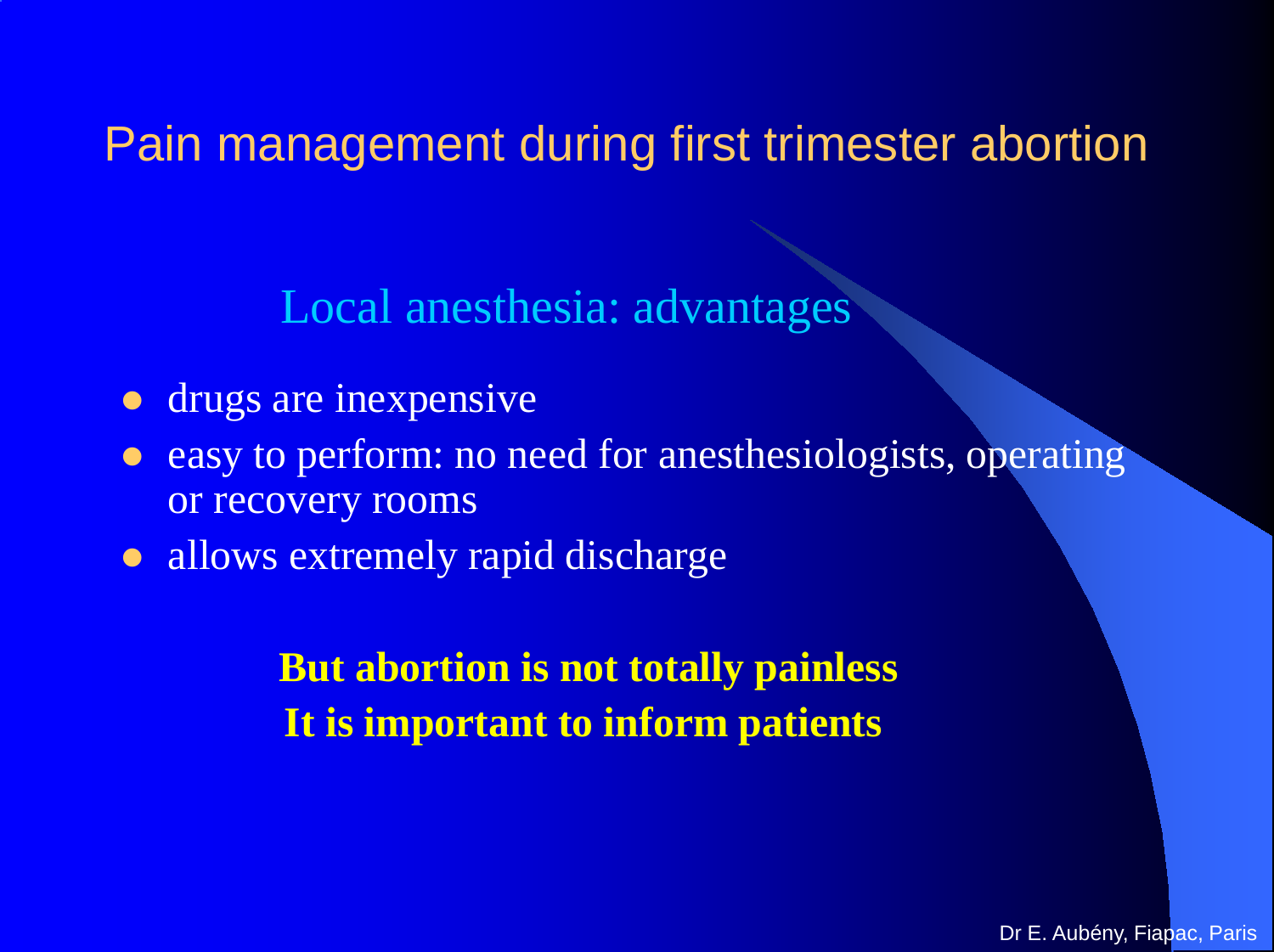## **3) Local anesthesia**

## **+ anesthesic drugs**

#### **Technique in evolution**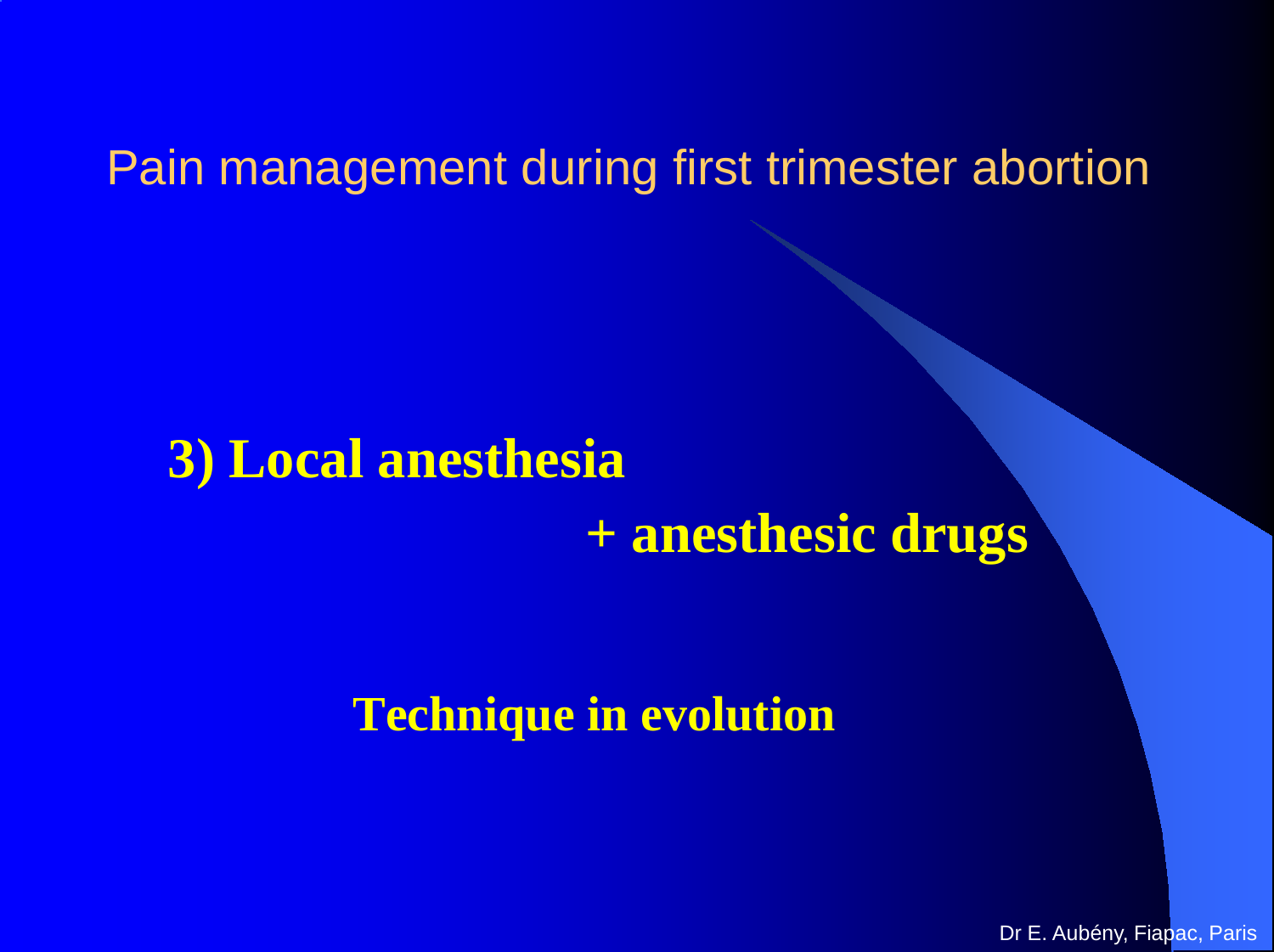#### **Local anesthesia + anesthesic drugs :**

#### **Drugs are various:**

- $\alpha$  antispasmodic: phloroglucinol 4ml IM (Spasfon) = placebo $*$
- 2. mild analgesics that reduce pain without affecting level of consciousness:

naxopren ibuprofen

#### Small reduction of pain\*\*

**\* Zhuang Y. Contraception; 2010 Feb. \* \*** Cochrane Database Syst Rev :2009 April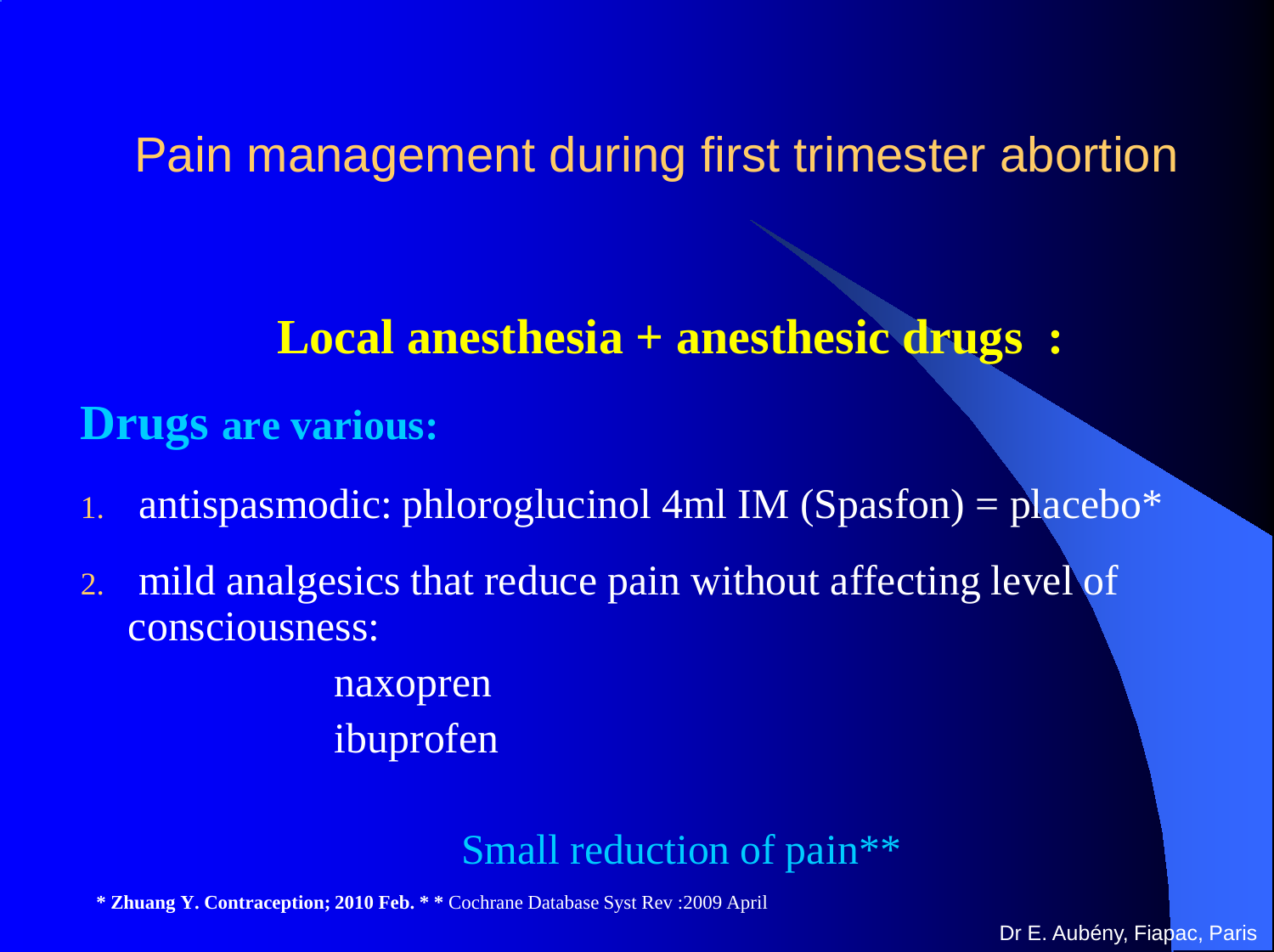Local anesthesia + anesthesic drugs:

#### **Anesthesic drugs:**

3. morphomimetics used IV (more powerful than morphine): alfentanil (Rapifen $\square$ ) is effective in 20", during 15" fentanyl (Fentanyl $\square$ ) effective in 30", during 30" sufentanyl (Sufenta $\square$ ) effective in 60", during 70" remifentanil (Ulyiva $\Box$ ) effective in 60", during 5'-10" 4. Gaz (nitrous oxyde)

These two last techniques are more efficient\*but not completely

Can they be used without a specialist on site: doctor, nurse ? Depending on the country regulation : no in France, no in Canada, yes in Holland

\*Cochrane Database Syst Rev 2009 April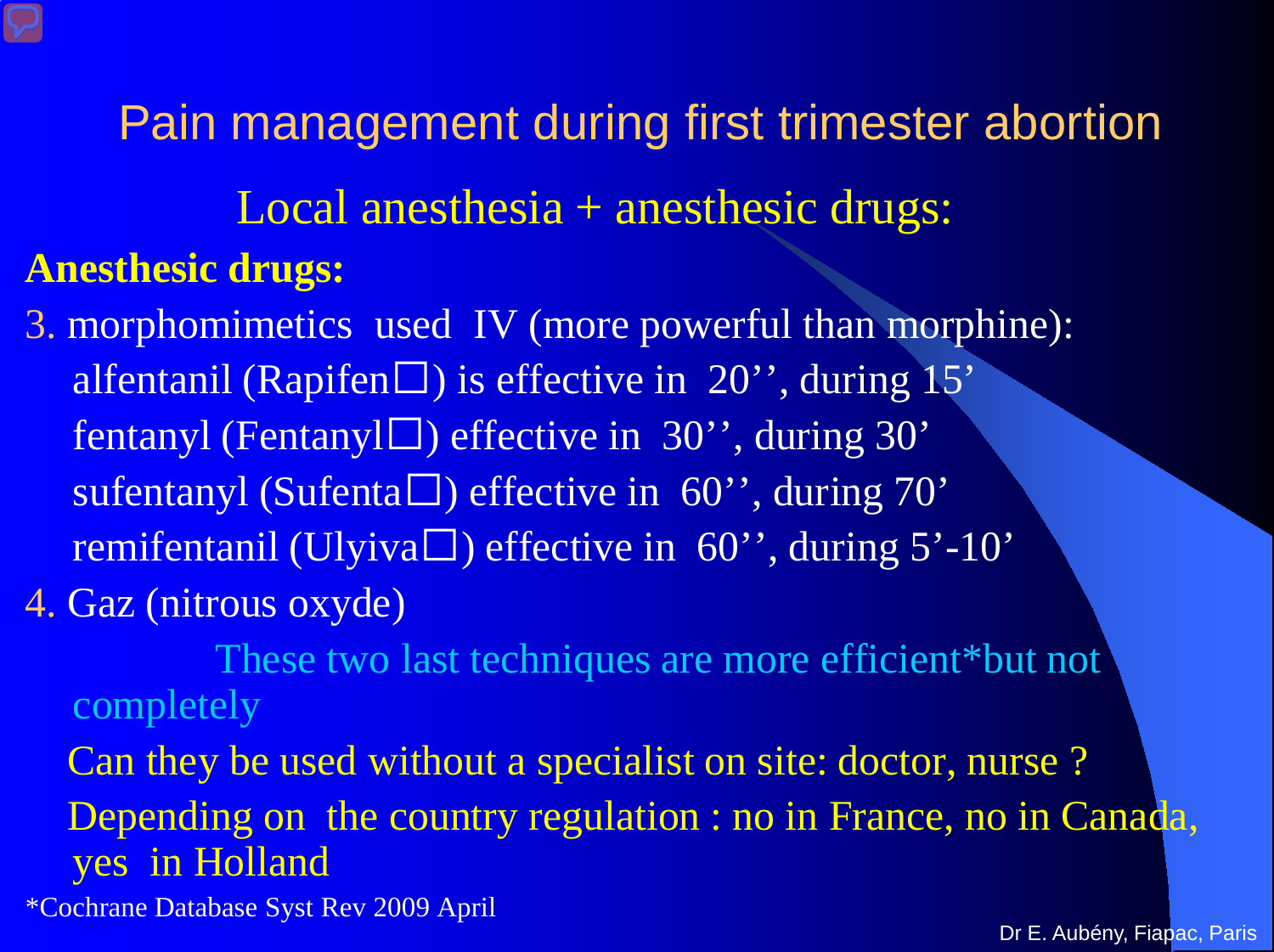### **In summary for pain management during surgical abortion**

- Local anesthesia does not bring total pain relief, even with drug-induced dilatation of cervix, but allows a short stay in hospital
- Local anesthesia + anesthesic drugs give pain relief. But can thet be used without a anesthesist ?
- General anesthesia gives a total pain relief but necessitates the presence of an anesthetist

Patients must be informed and have the possibility to choose the technique they prefer, but it is often utopic until now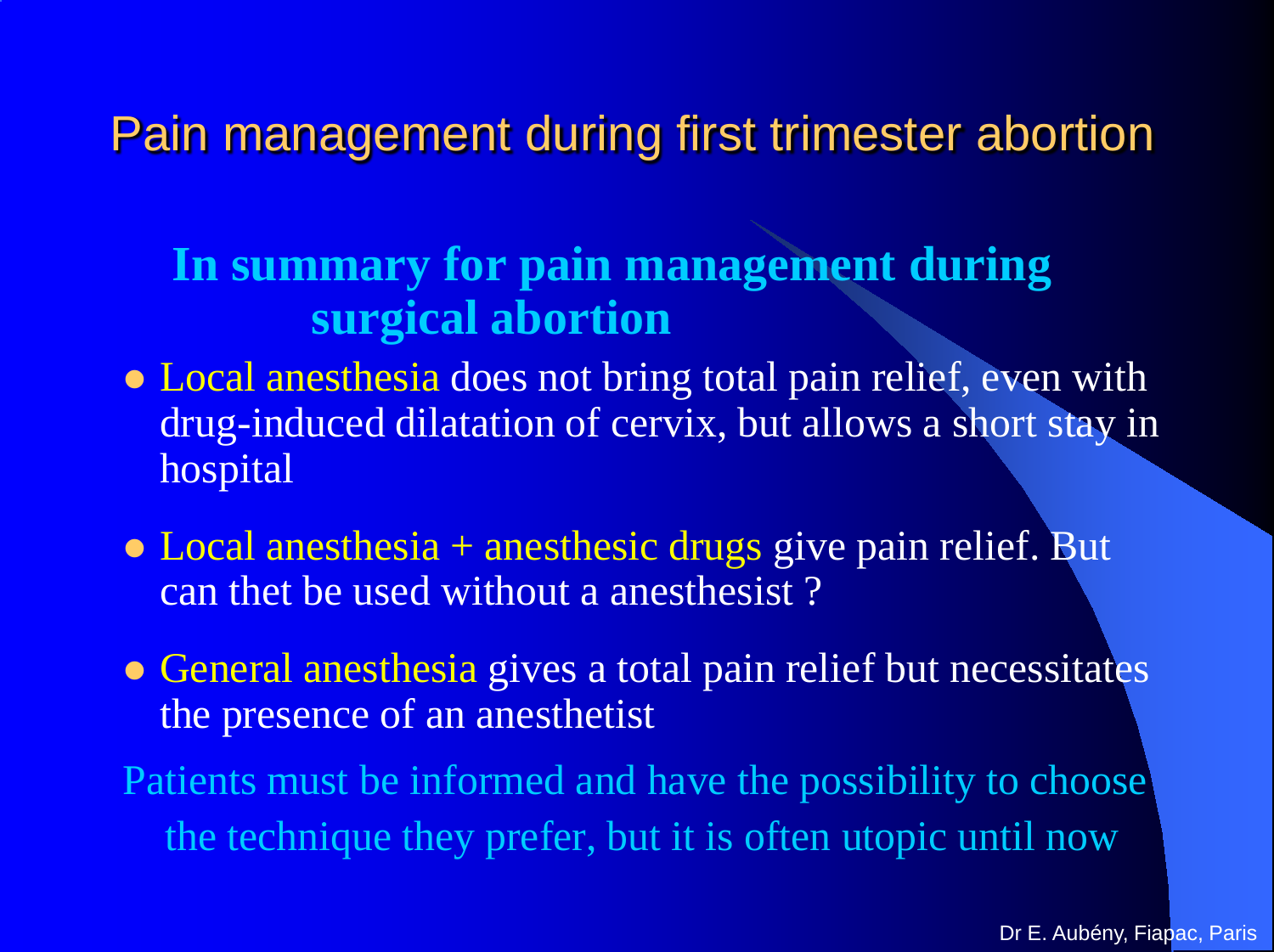The use of these different techniques of anesthesia vary a great deal from one country to another

- Economic considerations and physicians' habits seem to take precedence
- Women preference is often not taken into consideration How to explain that in majority Dutch women choose local anesthesia and American women choose general anesthesia?

**Until now the type of anesthesia depends largely on the doctors and not on the women**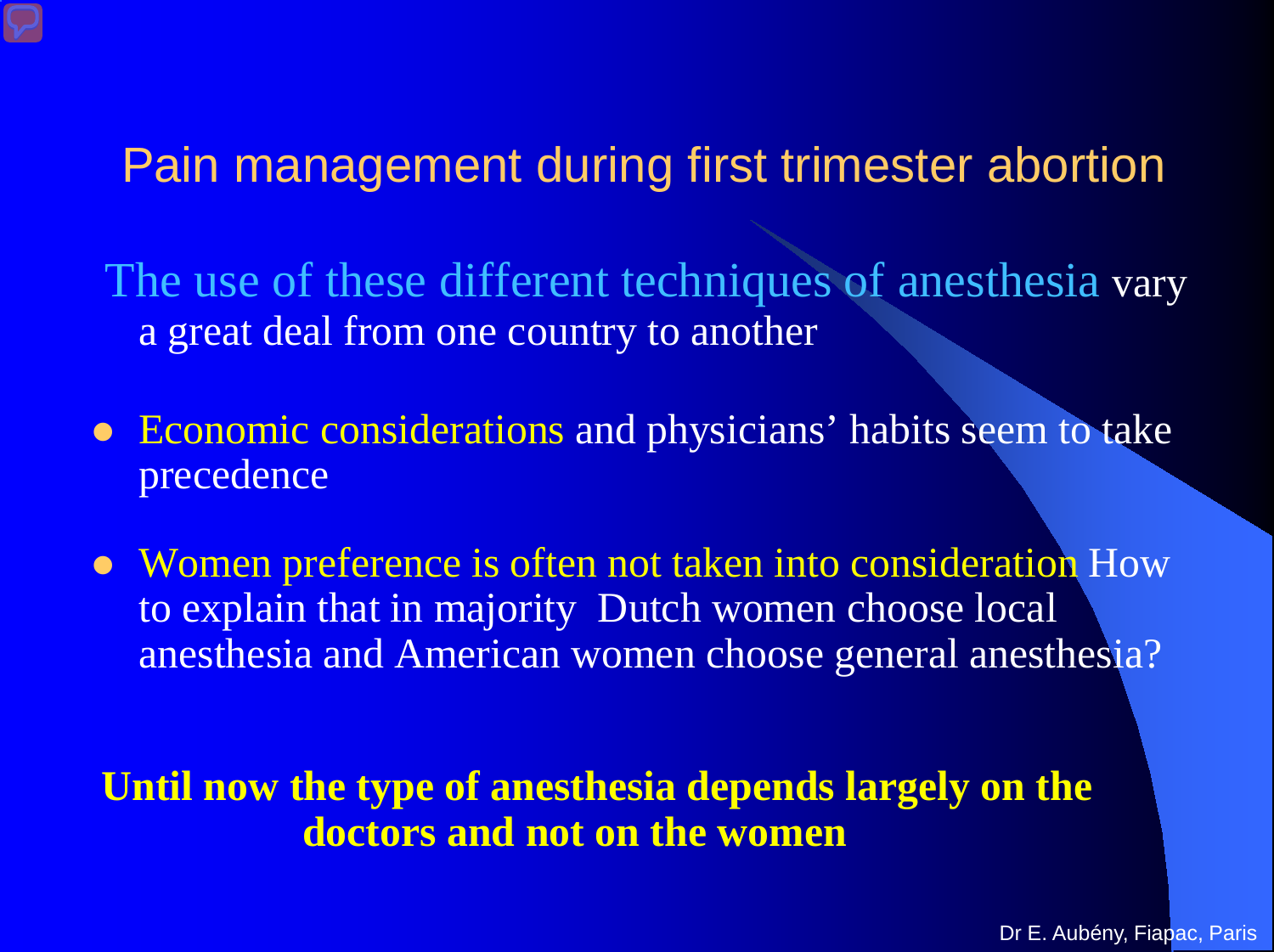## Pain management in medical abortion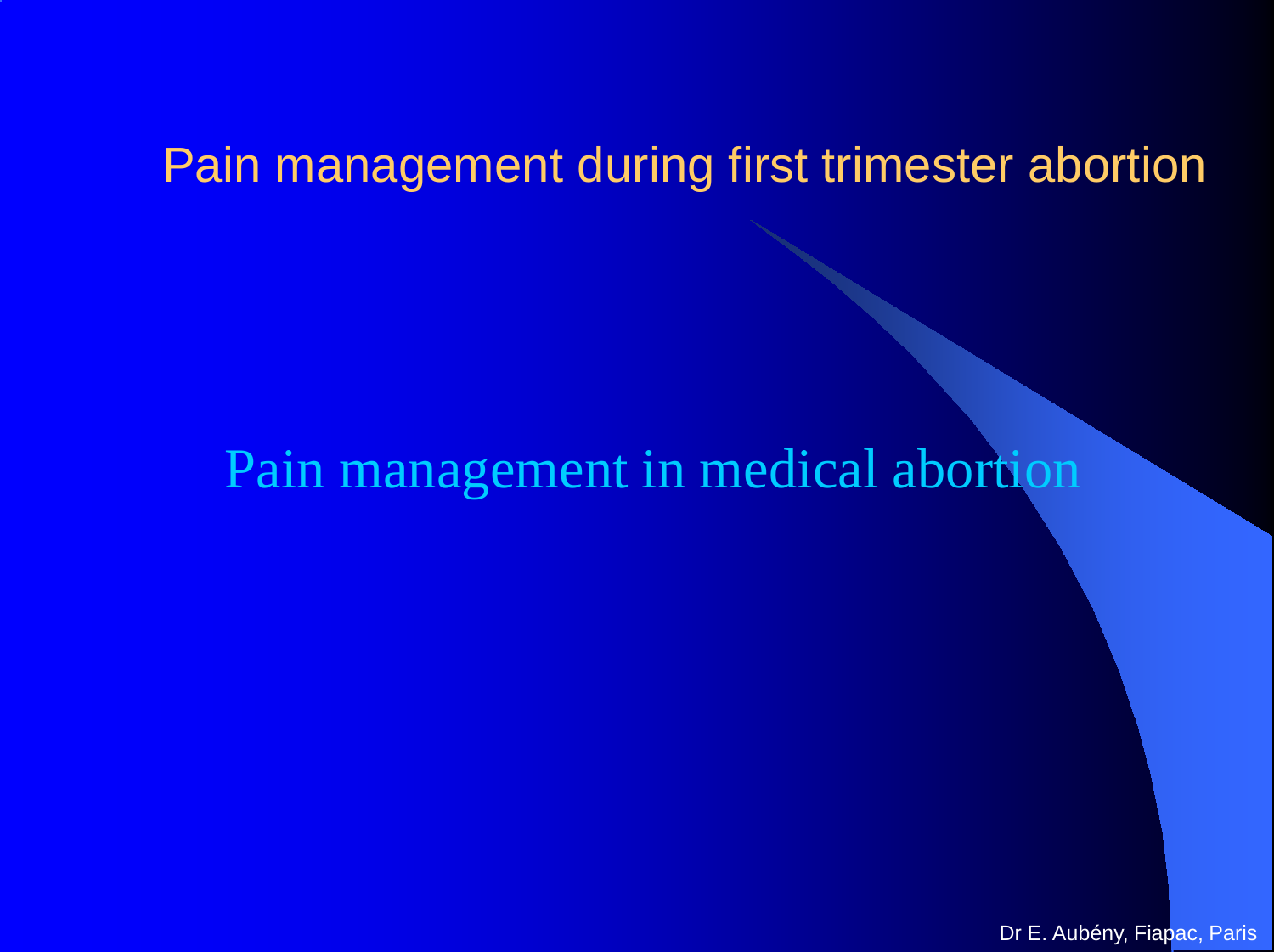Pain during medical abortion is a reality

• It is essentially due to the contractions caused by the misoprostol, mifepristone causes very little pain

**•** This pain is:

unpredictable

• very variable from one patient to another, sometimes mild or significant sometimes intense, awful for 1/3 of patients (Swedish study)\*

\*Kero A. Eu Jour Cont Repro Health 2009 Oct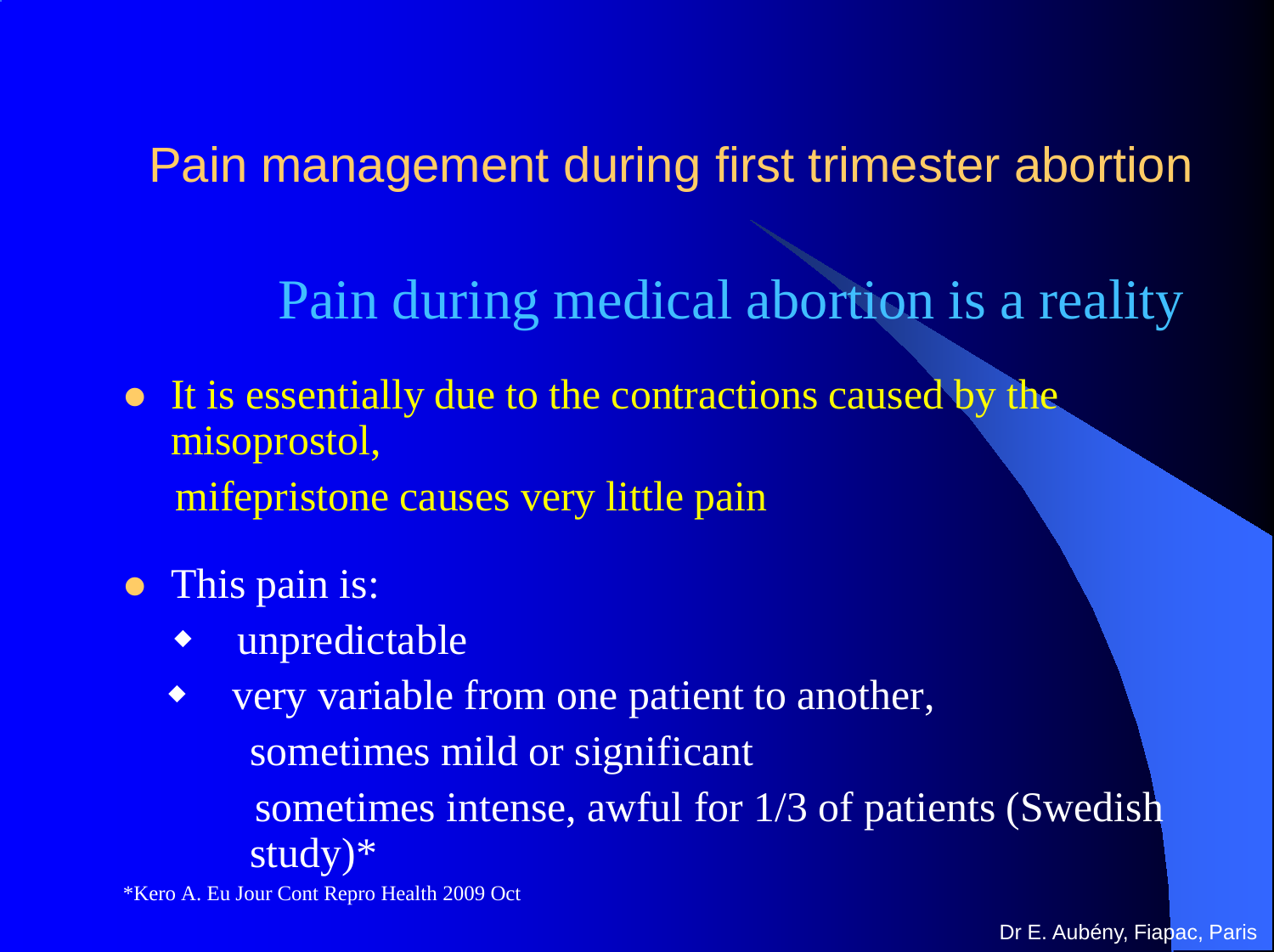However pain in medical abortion

- has not been closely studied (tolerance has been studied but different from pain)
- no studies comparing the pain differences in:
	- route of administration of misoprostol: oral, vaginal, buccal or sublingual

 $-$  doses: 400 vs 800 or 400  $+$  400 (a second dose) **Logically, with an increased dose of misoprostol, the pain will also be greater, but no studies**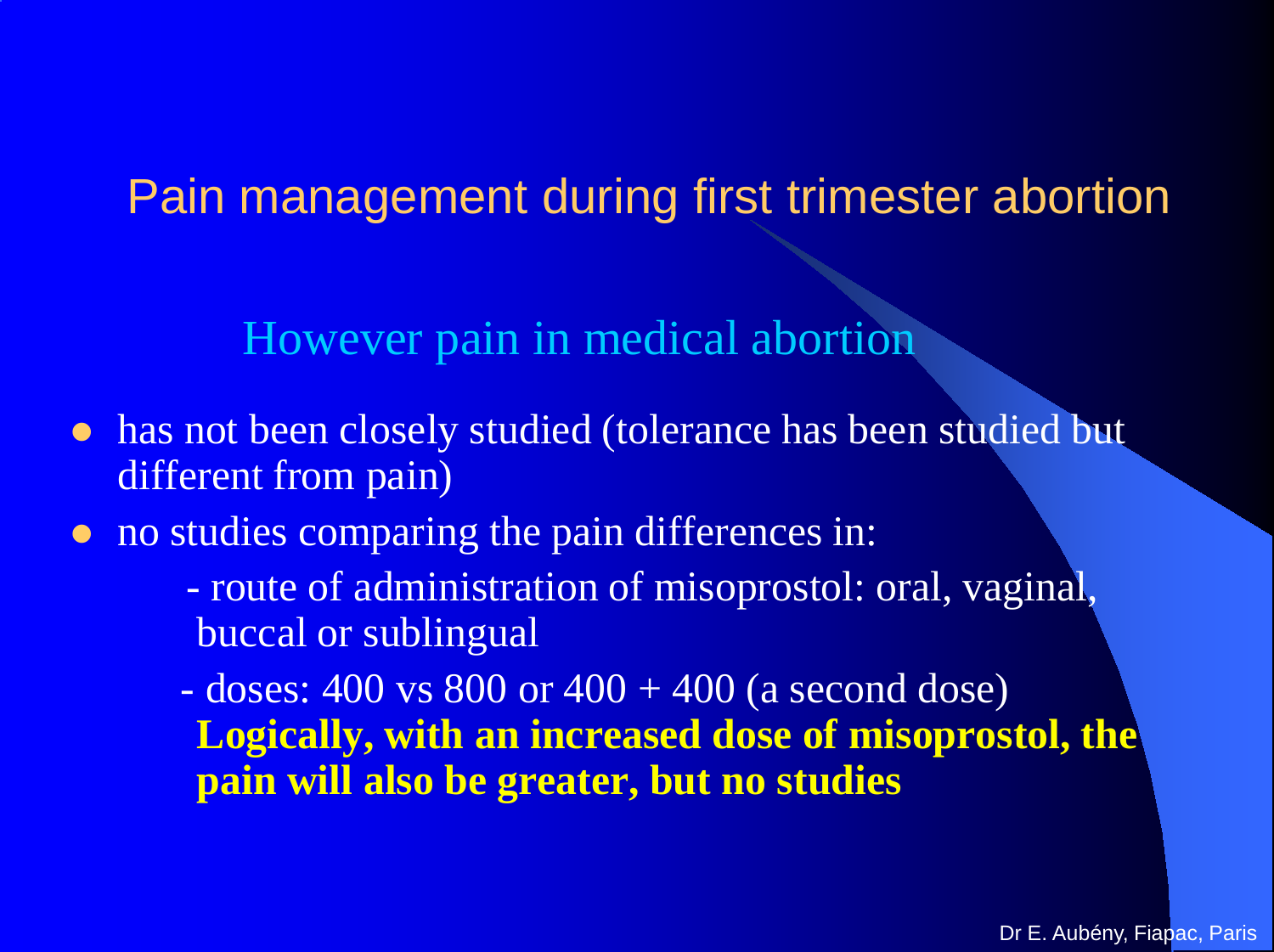Pain medications use in medical abortion are also not very well studied

- One study has shown effectiveness for NSAID  $^*$ , However, they are often insufficient for complete pain control
- Some other analgesics are used: paracetamol + codeine, morphine (Acupan®) ? The latter is difficult to use in an office setting
- When should they be given? Systematically before misoprostol ? On request ?

\* Fiala C, Gemsell-Danielsson K. Hum.repro 2005 august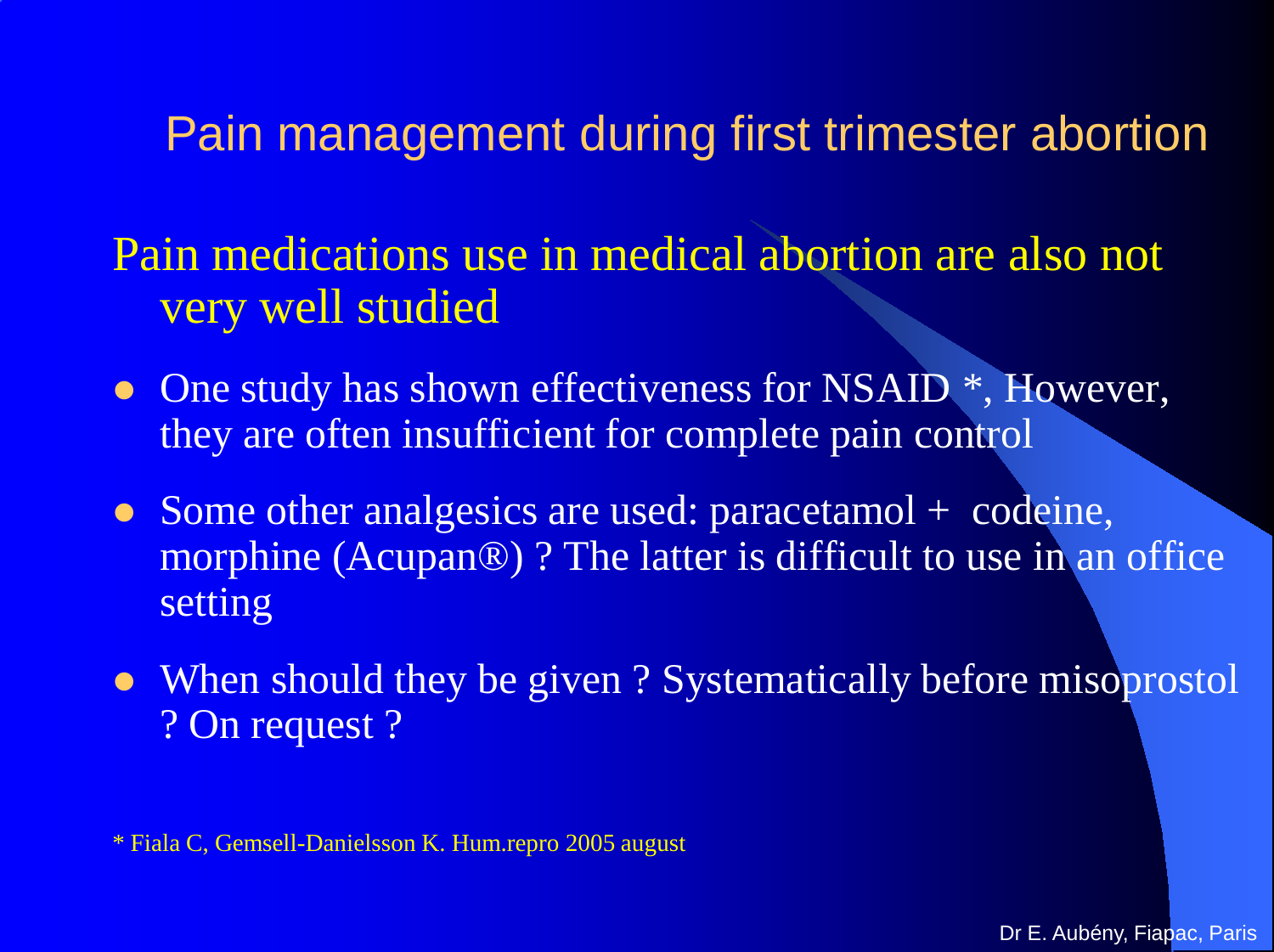It is important to continue researchs on pain during medical abortion to find

- the painless route
- the painless association mifepristone + misoprostol
- The better pain medication

It is the side effect most feared by patients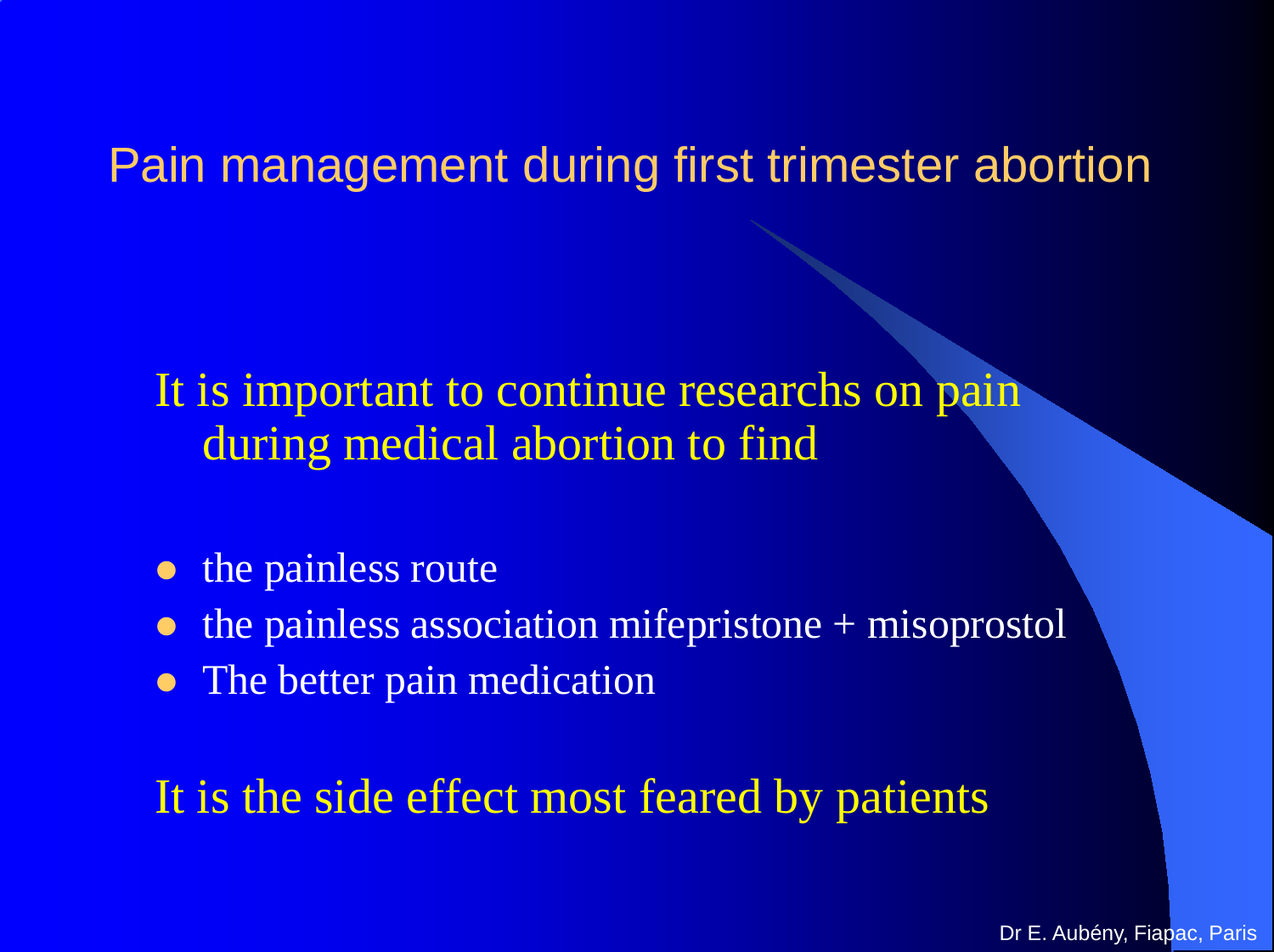**Non – pharmacological interventions for pain management during abortion have been suggested**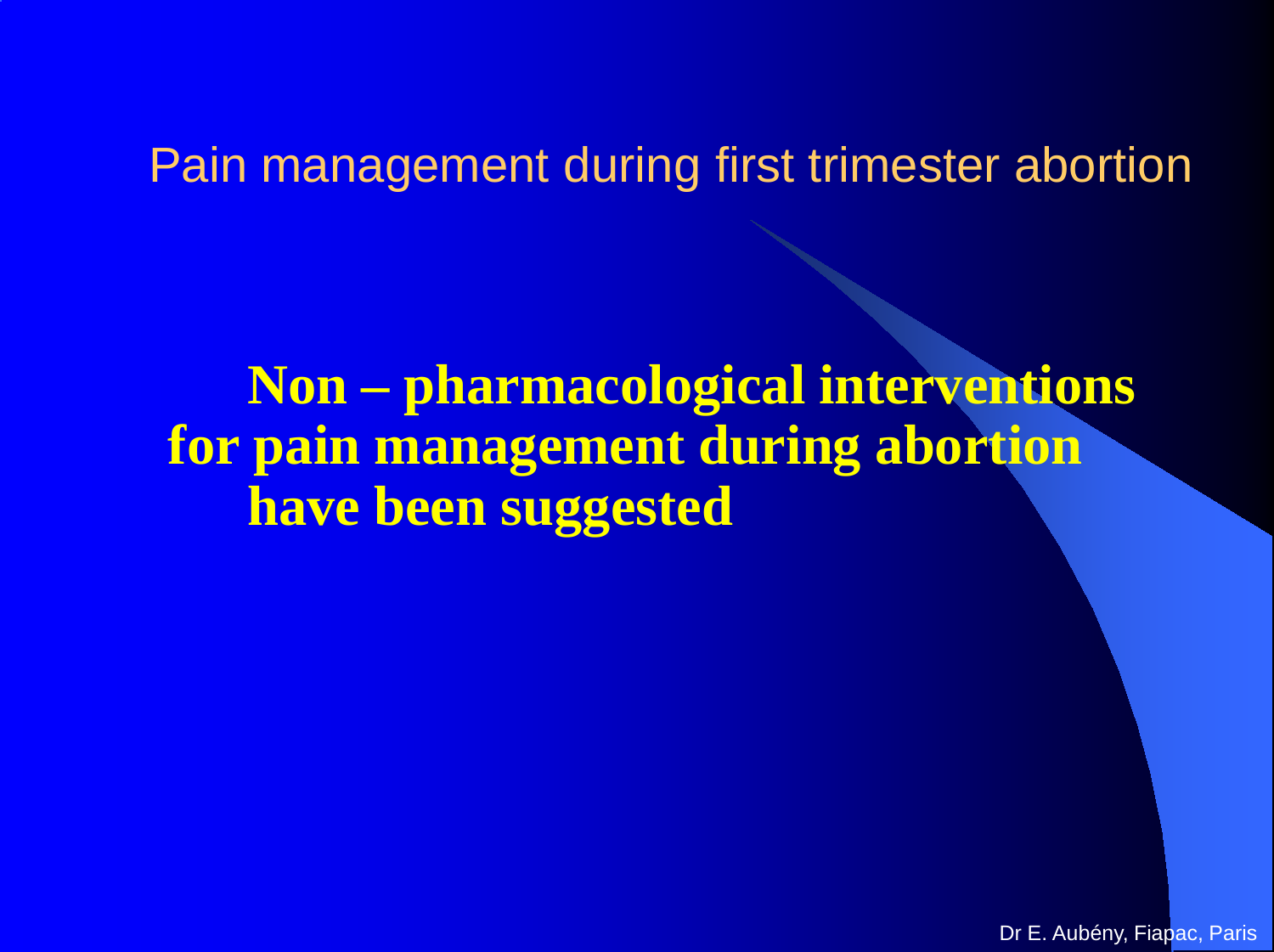### Non–pharmacological interventions for pain management:

- acupuncture, hypnosis. These have never been studied and are difficult to use widely
- verbal analgesia. These days it must be viewed only as an adjuvant

Anesthesia or analgesia must be proposed to each woman, as in childbirth where epidural anesthesia has replaced breathing techniques